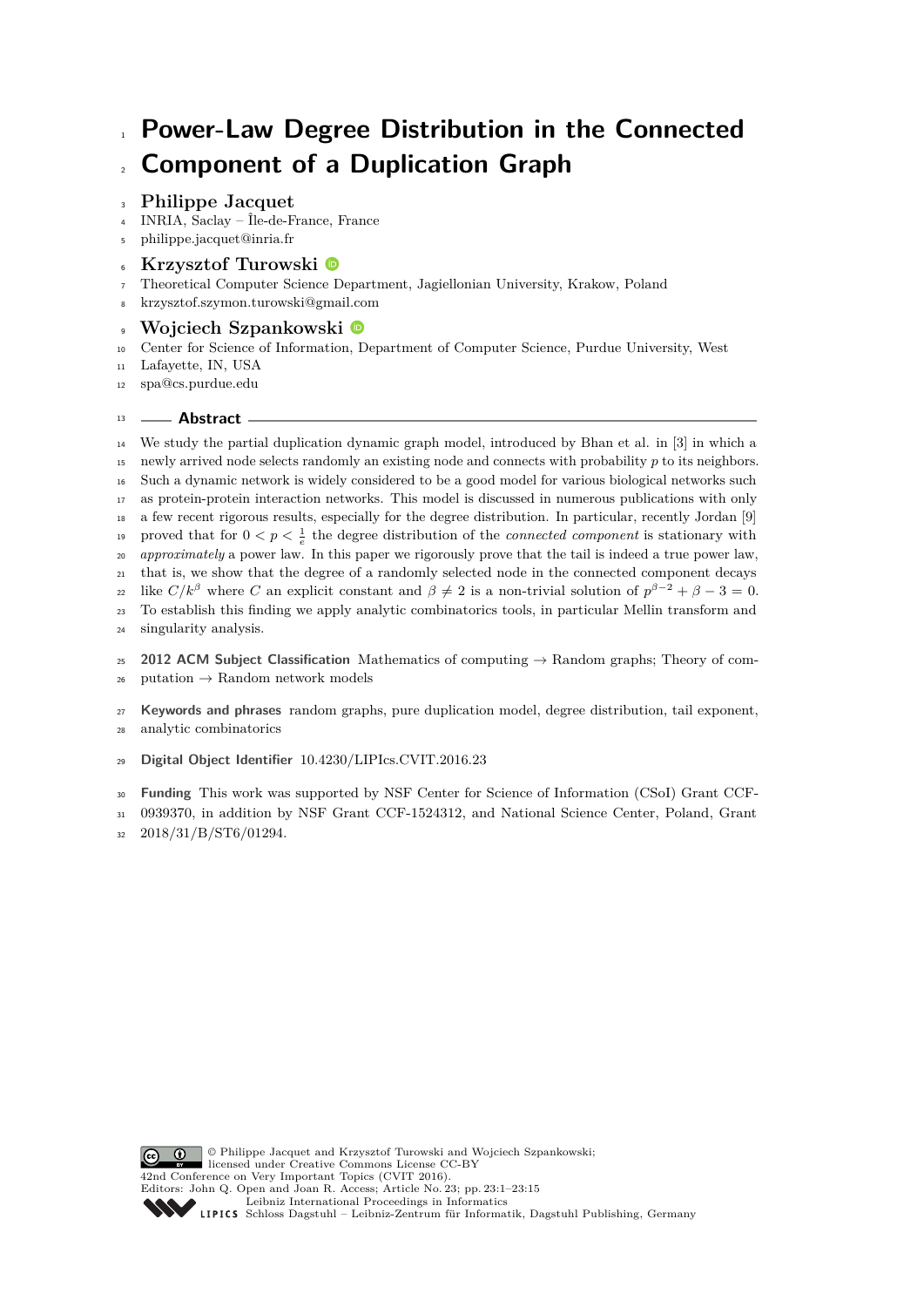#### **23:2 Power-Law Degree Distribution. . .**

### <sup>33</sup> **1 Introduction**

<sup>34</sup> Recent years have seen a growing interest in dynamic graph models [\[10\]](#page-12-2). These models are often claimed to describe well various real-world structures, such as social networks, citation networks and various biological data. For instance, protein-protein and citation networks are widely viewed as driven by an internal evolution mechanism based on duplication and mutation. In this case, new nodes are added to the network as copies of existing nodes together with some random divergence. It has been claimed that graphs generated from these models exhibit many properties characteristic for real-world networks such as power-law <sup>41</sup> degree distribution, the large clustering coefficient, and a large amount of symmetry [\[4\]](#page-12-3). However, some of these results turned out not to be correct; in particular, the power-law degree distribution was disproved in [\[7\]](#page-12-4). In this paper we focus on the tail distribution of the *connected component* of such networks and show rigorously the existence of a power law improving and making more precise recent result of Jordan [\[9\]](#page-12-1).

<sup>46</sup> To focus, we study here one of the more interesting models in this area known as the <sup>47</sup> *partial (pure) duplication model*, in which a new node selects an existing node and connects <sup>48</sup> to its neighbors with probability *p*. More precisely, the model is defined formally as follows: let  $0 \le p \le 1$  be the only parameter of the model. In discrete steps we repeat the following <sup>50</sup> procedure: first, we choose a single vertex *u* uniformly at random. Then, we add a new  $\frac{1}{51}$  vertex *v* and for all vertices *w* such that *uw* is an edge (i.e., *w* is a neighbor of *u*) we flip a 52 coin independently at random (heads with probability p, tails with  $1 - p$ ) and we add vw <sup>53</sup> edge if and only if we got heads. The partial duplication model was defined by Bhan et al.  $\mathfrak{so}$  in [\[3\]](#page-12-0) and then was further studied in [\[1,](#page-12-5) [4,](#page-12-3) [7,](#page-12-4) [9,](#page-12-1) [8\]](#page-12-6).

 The case when  $p = 1$ , also called the *full duplication model*, was analyzed recently in the context of graph compression in [\[13\]](#page-12-7). In particular, it was formally proved that the expected logarithm of the number of automorphisms (symmetries) for such graphs on *n* vertices is 58 asymptotically  $\Theta(n \log n)$ , which is a quite surprising result.

59 The *partial duplication* case  $0 < p < 1$  was given much more attention, however, with very <sup>60</sup> few rigorous results. It was first and foremost analyzed to find the stationary distribution of <sup>61</sup> the degree, that is,

$$
f_k = \lim_{n \to \infty} f_k(n) = \lim_{n \to \infty} \frac{F_k(n)}{n} = \lim_{n \to \infty} \Pr[\deg(U_n) = k],
$$

<sup>64</sup> where  $F_n(k)$  is the average number of vertices of degree k in a graph generated by this model  $\epsilon$ <sub>65</sub> and  $U_n$  is a random variable denoting vertex chosen uniformly at random from a graph on <sup>66</sup> *n* vertices generated from the partial duplication model. Hermann and Pfaffelhuber in [\[7\]](#page-12-4)  $\sigma$  proved that there exist a limit with  $f_0 = 1$  and  $f_k = 0$  for all other *k* when  $p \le p^* = 0.58...$ <sup>68</sup> (that is,  $p^*$  being the unique root of  $pe^p = 1$ ). They have also shown that if  $p > p^*$  there 69 exists only a defective distribution of the degrees with  $a_0 = c < 1$  for a certain constant *c*  $\tau$ <sup>0</sup> (depending on the initial graph) and  $f_k = 0$  for all other *k*. For the average degree degree <sup>71</sup> distribution see also [\[14\]](#page-12-8).

 This result, although it refuted the power law behavior of the whole graph claimed by  $73 \quad [4, 2]$  $73 \quad [4, 2]$  $73 \quad [4, 2]$  $73 \quad [4, 2]$ , still left the possibility that it might be the case for the large connected component of a graph generated by the partial duplication model. Note that by a simple inductive argument it is obvious that in such a graph there can only be one component containing non-isolated vertices, so there is no ambiguity. This was exactly the route pursued by Jordan in [\[9\]](#page-12-1). Using probabilistic tools such as the quasi-stationary distribution of a certain continuous time Markov chain embedding of the original discrete graph growth process, Jordan was able to prove that for  $0 < p < \frac{1}{e}$  there is an *approximate power law* behavior in the pure duplication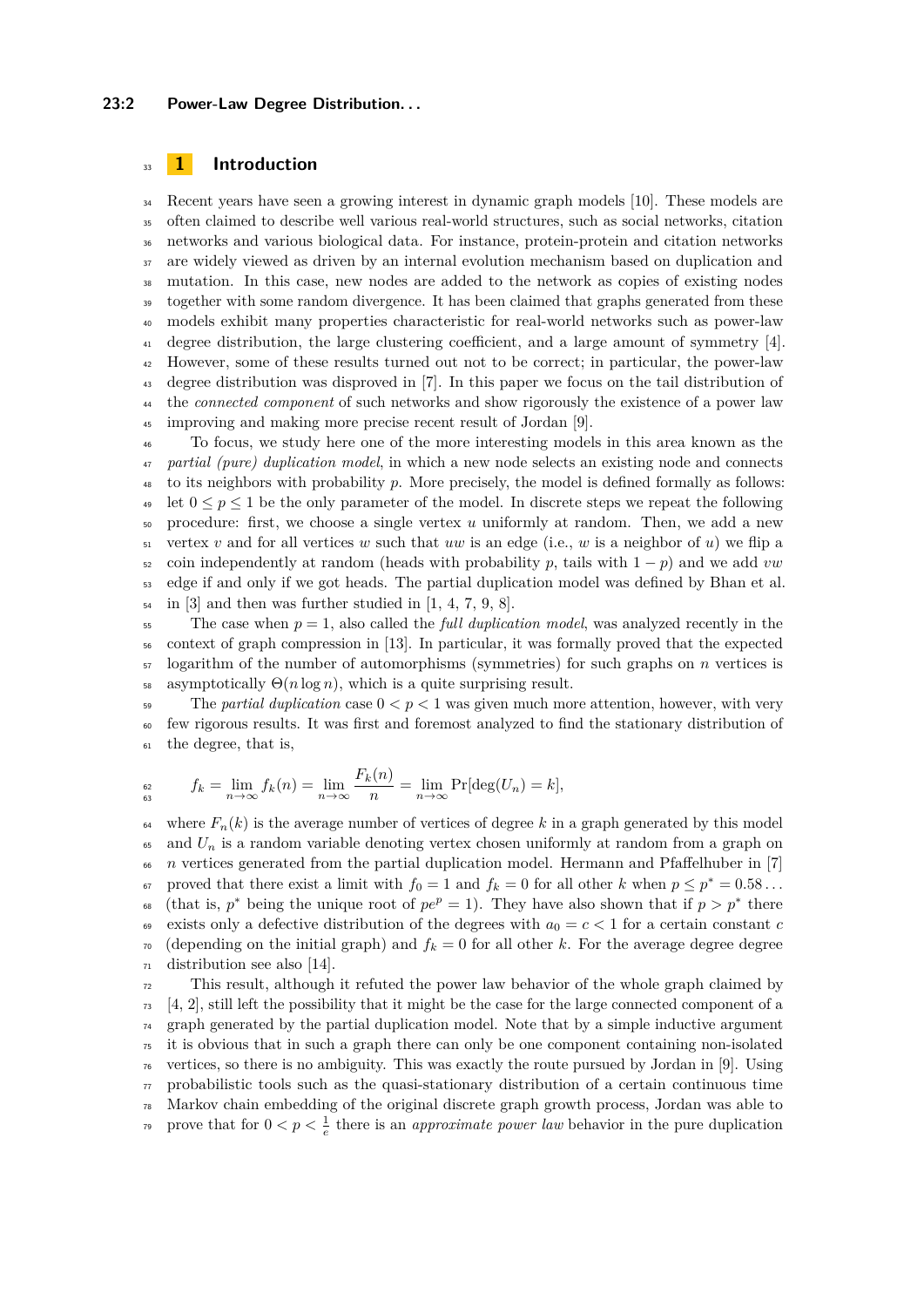<sup>80</sup> graphs. More precisely, let us define for a vertex (denoted by  $U_n$ ) picked uniformly at random <sup>81</sup> from a connected component of a graph on *n* vertices generated from the duplication model <sup>82</sup> the following conditional probability

<span id="page-2-0"></span>
$$
a_k(n) = \Pr[\deg(U_n) = k | \deg(U_n) \neq 0] = \frac{f_k(n)}{\sum_{i=1}^{\infty} f_i(n)} = \frac{f_k(n)}{1 - f_0(n)}.
$$
\n(1)

85 Jordan proved that  $a_k(n) \to a_k$  as  $n \to \infty$  as long as the underlying process is positive  $\alpha$  recurrent which holds for for  $p < \frac{1}{e}$  [\[9\]](#page-12-1). Moreover, Jordan showed that for  $\beta(p) \neq 2$  being <sup>87</sup> a solution of  $p^{\beta-2} + \beta - 3 = 0$  the tail behavior of  $a_k$  is approximately a power law in the 88 sense that it is lighter than any heavier tailed power law (with any index  $\beta(p) + \varepsilon, \varepsilon > 0$ ) 89 and heavier than any lighter tailed power law (with index  $\beta(p) - \varepsilon, \, \varepsilon > 0$ ).

<sup>90</sup> It is worth noting that it partially confirmed the non-rigorous result by Ispolatov et al. <sup>91</sup> from [\[8\]](#page-12-6), who claimed that the connected component exhibits a power-law distribution both <sup>92</sup> for  $0 < p < \frac{1}{e}$  (with index  $\beta(p)$  as above), and for  $\frac{1}{e} \le p < \frac{1}{2}$  (with index 2). Furthermore, 93 by the virtue of [\(1\)](#page-2-0) we observe following [\[9,](#page-12-1) [7\]](#page-12-4) that  $f_0(n) = 1 - o(1)$  and  $f_k(n) = o(1)$  for <sup>94</sup>  $k \ge 1$  which begs the question of the asymptotic behavior of  $f_k(n)$  and  $F_k(n)$  for large  $k$ <sup>95</sup> and *n*. We can only say for certainty that  $f_k(n)$  does *not* grow linearly with *n* as suggested in some papers (cf. [\[2\]](#page-12-9)). We conjecture that  $F_k(n) = O(n^{-\alpha}k^{-\beta})$  for some  $0 < \alpha < 1$  and  $\beta > 2$ . We leave this problem for future research.

 In this paper we finally establish the precise behavior of the tail of the degree distribution <sup>99</sup> for pure duplication model for  $0 < p < \frac{1}{e}$  completing the work of Jordan [\[9\]](#page-12-1). More precisely, we use tools of analytic combinatorics such as the Mellin transform and singularity analysis to prove in Theorem [2](#page-4-0) that the tail of a node degree in the connect component of the partial duplication model decays as  $C/k^{\beta}$  where *C* an explicit constant and  $\beta > 2$  is a non-trivial 103 solution of  $p^{\beta - 2} + \beta - 3 = 0$ .

 The paper is organized as follows: in Section [2](#page-2-1) we present a formal definition of the model, introduce the tracked vertex approach, and the quasi-stationary distribution as defined by Jordan in [\[9\]](#page-12-1). In Section [3](#page-4-1) we state our results and using Mellin transform and singularity analysis we establish our main results. In concluding Section [4](#page-11-0) we indicate a possible extension of our findings and pointing to some further work.

#### <span id="page-2-1"></span><sup>109</sup> **2 The model and Jordan's approach**

<sup>110</sup> We follow the standard graph-theoretical notation, e.g. from [\[5\]](#page-12-10). We consider only simple <sup>111</sup> graphs, i.e. without loops or parallel edges.

Let us recall first the definition of the pure duplication model. Let  $G_{n_0} = (V_{n_0}, E_{n_0})$ be an initial graph with a set of vertices  $V_{n_0}$  and a set of edges  $E_{n_0}$ , such that  $|V_{n_0}| = n_0$ . Throughout the paper, we assume that  $G_{n_0}$  is fixed and connected. For  $n = n_0, n_0 + 1, \ldots$ 115 we build  $G_{n+1} = (V_{n+1}, E_{n+1})$  from  $G_n = (V_n, E_n)$  in the following way:

116 **1.** pick a vertex  $u \in V_n$  uniformly at random,

117 **2.** create a new node  $v_{n+1}$  and let  $V_{n+1} = V_n \cup \{v_{n+1}\}, E_{n+1} = E_n$ ,

118 **3.** for every  $w \in V_n$  such that  $uw \in E_n$  add edge  $v_{n+1}w$  to  $E_{n+1}$  independently at random <sup>119</sup> with probability *p*.

We call the process  $G = (G_n)_{n=n_0}^{\infty}$  the *partial duplication graph*.

 Jordan in [\[9\]](#page-12-1) introduced the continuous-time embedding of this process, defined as 122 following: we start at time 0 with a fixed connected graph  $\Gamma_0 = G_0$  and let  $(\Gamma_t)_{t>0}$  be a continuous time Markov chain on graphs, where each vertex is duplicated independently at times following a Poisson process of rate 1, with the rules for duplication as in the pure duplication model.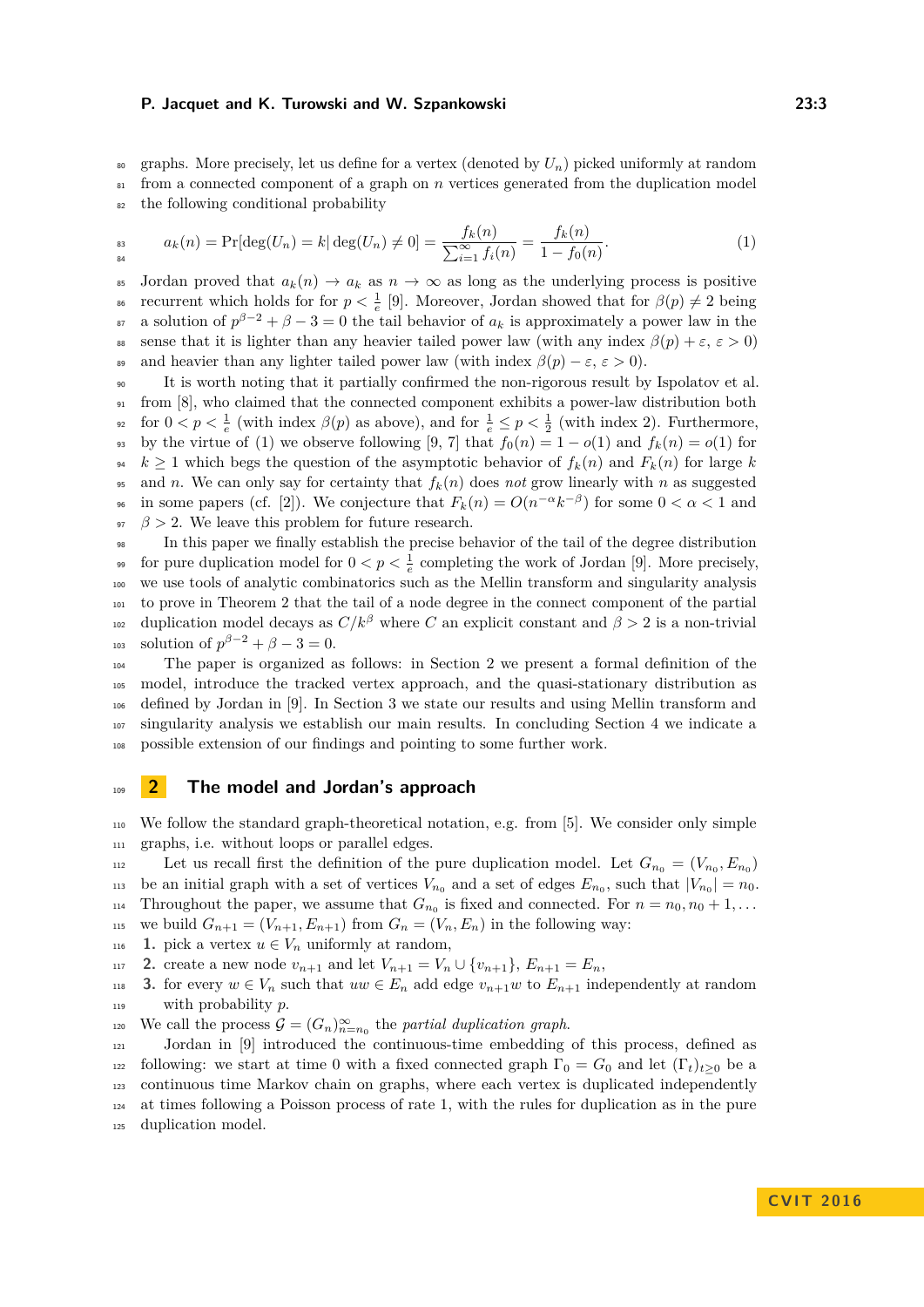#### **23:4 Power-Law Degree Distribution. . .**

126 Jordan also defined the so called *vertex tracking approach*: we pick a vertex from  $\Gamma_0$ 127 uniformly at random and then define the process  $(V_t)_{t>0}$  in the following way: at time *t* 128 we jump to a vertex *v* if and only if the vertex  $V<sub>t</sub>$  was duplicated and its "child" is *v*. He 129 proved that for any  $k \geq 1$  and for  $(U_t)_{t \geq 0}$  being defined as a uniform choice of vertices over 130  $\Gamma_t$  we have

$$
\lim_{t \to \infty} \frac{\Pr[\deg(U_t) = k]}{\Pr[\deg(V_t) = k]} = 1.
$$

<sup>133</sup> Therefore, asymptotically the behavior of a tracked vertex approximates the behavior of a 134 random vertex in  $\Gamma_t$  when  $t \to \infty$ , and therefore in  $G_n$  when  $n \to \infty$ .

<sup>135</sup> The tracked vertex approach allowed Jordan to construct the generator *Q* of the continuous-136 time Markov chain  $(\deg(V_t))_{t>0}$ , defined over the state space  $\mathbb{N}_0$ , with the following transitions

$$
q_{j,k} = \binom{j}{k} p^k (1-p)^{j-k} \qquad \text{for } 0 \le k \le j-1,
$$
  

$$
q_{j,j} = -jp - (1-p^j),
$$

 $q_{j,j+1} = yp.$ 139<br>140

Then we may proceed to the analysis of the quasi-stationary distribution  $(a_k)_{k=1}^{\infty}$ , i.e. 142 the left eigenvector of a subset of *Q*, defined as  $a_k = \lim_{n \to \infty} \Pr[\deg(U_n) = k | \deg(U_n) \neq 0].$ 143 We relate this distribution to the eigenvalue  $-\lambda$  (see [\[11\]](#page-12-11) for details of this approach) being the solution of the equation  $AQ = -\lambda Q$ , where  $A = (a_k)_{k=1}^{\infty}$ . This leads us to the following <sup>145</sup> equation:

<span id="page-3-0"></span>
$$
\sum_{146}^{\infty} a_j \binom{j}{k} p^k (1-p)^{j-k} = -(k-1)pa_{k-1} - (\lambda - kp - 1) a_k
$$
\n(2)

148 for  $k = 1, 2, 3, \ldots$ 

Using [\(2\)](#page-3-0) and the generating function  $A(z) = \sum_{k=0}^{\infty} a_k z^k$  Jordan found the following <sup>150</sup> differential-functional equation

<span id="page-3-1"></span>
$$
A(pz + 1 - p) = (1 - \lambda)A(z) + pz(1 - z)A'(z) + A(1 - p).
$$
\n(3)

<sup>153</sup> We notice that the above equation implies that  $A(0) = 0$ . Since it is a probability distribution, the function  $A(z)$  exists for at least  $|z| \leq 1$ . By letting  $z \to 1^-$  in [\(3\)](#page-3-1) and assuming finite 155  $A'(1)$  we get  $A(1 - p) = \lambda A(1)$ .

<sup>156</sup> Furthermore with the identity

$$
A'(z) = \frac{A(pz + 1 - p) - A(1)}{pz(1 - z)} - (1 - \lambda) \frac{A(z) - A(1)}{pz(1 - z)}
$$
(4)

<sup>158</sup> and letting  $z \to 1^-$  Jordan found

$$
A'(1) = -A'(1) + \frac{1-\lambda}{p}A'(1),
$$

namely, if  $A'(1)$  is non-zero and finite, then  $\lambda = 1 - 2p$ . Finally, using the assumptions that the distribution  $(a_k)_{k=0}^{\infty}$  is non-degenerate (i.e.,  $A(1) = 1$ ) and that the mean degree  $A'(1)$  is finite, Jordan found that for  $0 < p < \frac{1}{e}$  the quasi-stationary distribution  $a_k$  does not have  $q$ -th moment for  $p^{q-2} + q - 3 < 0$ .

<span id="page-3-2"></span><sup>165</sup> In summary Jordan proved in [\[9\]](#page-12-1) the following result.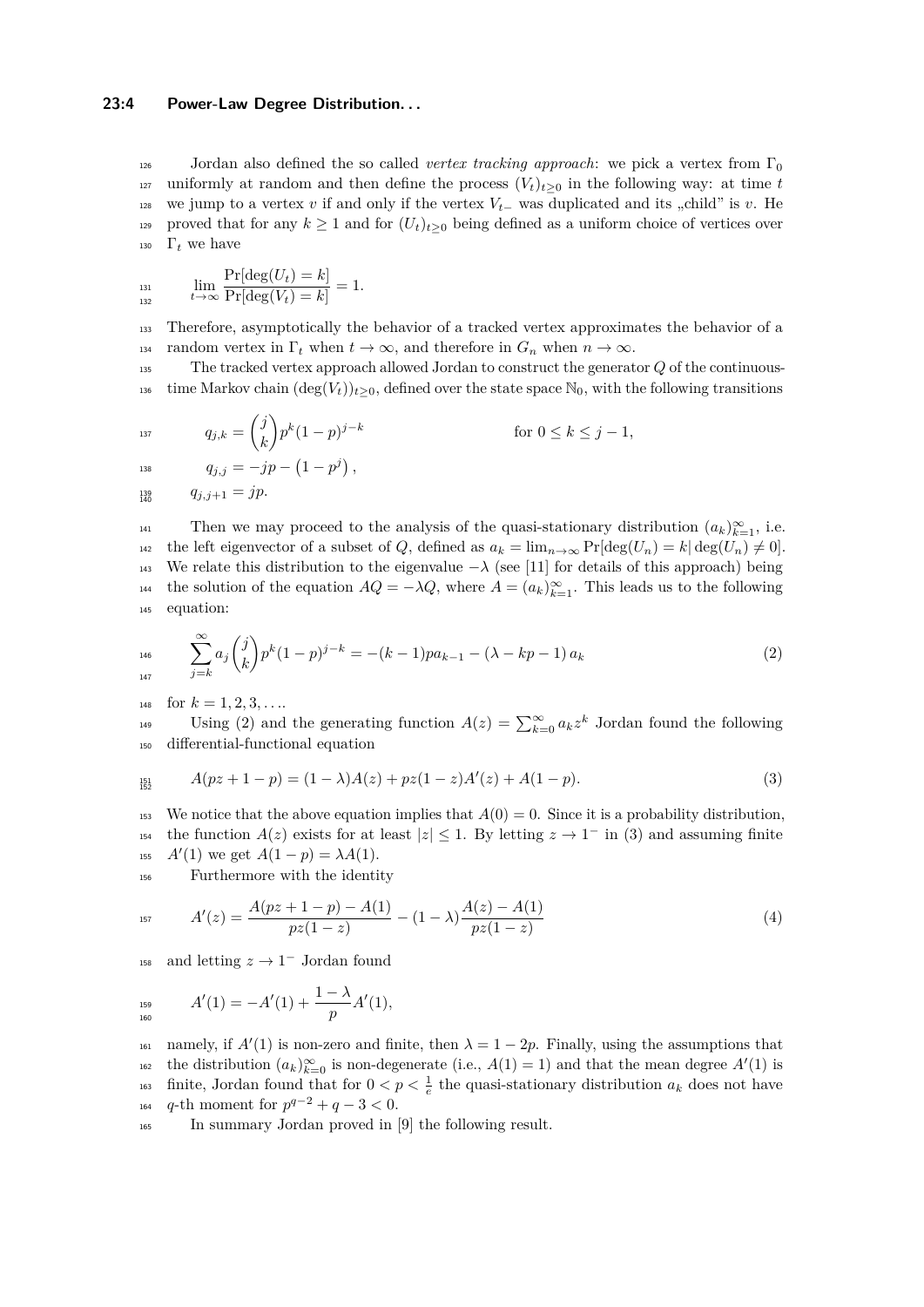**Theorem 1** ([\[9,](#page-12-1) Theorem 2.1(3)]). *Assume*  $0 < p < \frac{1}{e}$ . Let  $\beta(p)$  be the solution of  $p^{\beta-2} + \beta - 3 = 0$ . Then the tail behaviour of  $(a_k)_{k=0}^{\infty}$  has a power law of index  $\beta(p)$ , in the 168 *sense that as*  $k \to \infty$ ,

lim *k*→∞ *ak*  $\lim_{k \to \infty} \frac{d_k}{k^q} = 0$  *for*  $q < \beta(p)$ *,* lim *k*→∞ *ak*  $\lim_{n \to \infty} \lim_{k \to \infty} \frac{\alpha_k}{k^q} = \infty$  for  $q > \beta(p)$ . 171

172 We should note that, although it's missing from the statement of the theorem,  $\beta(p)$  is supposed to be non-trivial solution of  $p^{\beta-2} + \beta - 3 = 0$ , i.e. other than  $\beta = 2$ . It may be <sup>174</sup> checked that for the whole range  $0 < p < \frac{1}{e}$  it is guaranteed to be unique.

<sup>175</sup> In the next section we present our refinement of this theorem and provide precise asymptotics for  $(a_k)_{k=0}^{\infty}$ .

#### <span id="page-4-1"></span><sup>177</sup> **3 Main results**

<sup>178</sup> In this section we state and prove the main result of our paper that is a refinement of <sup>179</sup> Theorem [1.](#page-3-2)

<span id="page-4-0"></span>**■ Theorem 2.** *If* 0 < *p* <  $\frac{1}{e}$ , then the stationary distribution  $(a_k)_{k=0}^{\infty}$  of the pure duplication <sup>181</sup> *model has the following asymptotic tail behavior as*  $k \to \infty$ *:* 

<span id="page-4-3"></span>
$$
{}_{182}^{182} \qquad \frac{a_k}{k^{\beta(p)}} = \frac{1}{E(1) - E(\infty)} \cdot \frac{p^{-\frac{1}{2}(\beta(p) - \frac{3}{2})^2} \Gamma(\beta(p) - 2)}{D(\beta(p) - 2)(p^{-\beta(p) + 2} + \ln(p))\Gamma(-\beta(p) + 1)} \left(1 + O\left(\frac{1}{k}\right)\right) \tag{5}
$$

 $\mu_{\text{B4}}$  where  $\beta(p) > 2$  is the non-trivial solution of  $p^{\beta-2} + \beta - 3 = 0$ ,  $\Gamma(s)$  is the Euler gamma <sup>185</sup> *function and*

$$
D(s) = \prod_{i=0}^{\infty} (1 + p^{1+i-s}(s-i-2)),
$$
\n(6)

<span id="page-4-2"></span> $E(1) - E(\infty) = \frac{1}{2\pi i} \int_{\text{Re}(s) = c}$  $p^{-\frac{1}{2}(s-\frac{1}{2})^2} \frac{\Gamma(s)}{\Gamma(s)}$  $E(1) - E(\infty) = \frac{1}{2\pi i} \int_{\text{Re}(s) = c} p^{-\frac{1}{2}(s-\frac{1}{2})^2} \frac{P(s)}{D(s)} ds$ , for  $c \in (0,1)$ *.* 188

As we see from Figure [1,](#page-5-0) all coefficients in [\(3\)](#page-3-1) are positive for  $0 < p < \frac{1}{e}$ .

 The rest of this section is devoted to the proof of our main result. We will accomplish it by a series of lemmas. The main idea is as follows: we take [\(3\)](#page-3-1) and apply a series of substitutions to obtain a functional equation which is in suitable form for applying Mellin transform. Observe that we cannot apply directly Mellin transform to the functional equation [\(3\)](#page-3-1) due to the term  $A(pz+1-p)$ .

We already know that if  $A'(1) < \infty$  then  $\lambda = 1 - 2p$ . We first substitute  $z = 1 - v$  and  $B(v) = A(1 - v)$  in [\(3\)](#page-3-1). Thus

$$
A(1 - pv) = 2pA(1 - v) + pv(1 - v)A'(1 - v) + A(1 - p),
$$
  
\n
$$
B(pv) = 2pB(v) - pv(1 - v)B'(v) + A(1 - p).
$$

200 Observe now that the functional equation on  $B(v)$  is suitable for the Mellin transform. However, to ease some computation we further let  $w = \frac{1}{v}$  and  $C(w) = B(\frac{1}{w})$ . Then

$$
B\left(\frac{p}{w}\right) = 2pB\left(\frac{1}{w}\right) - \frac{p}{w}\left(1 - \frac{1}{w}\right)B'\left(\frac{1}{w}\right) + A(1 - p),
$$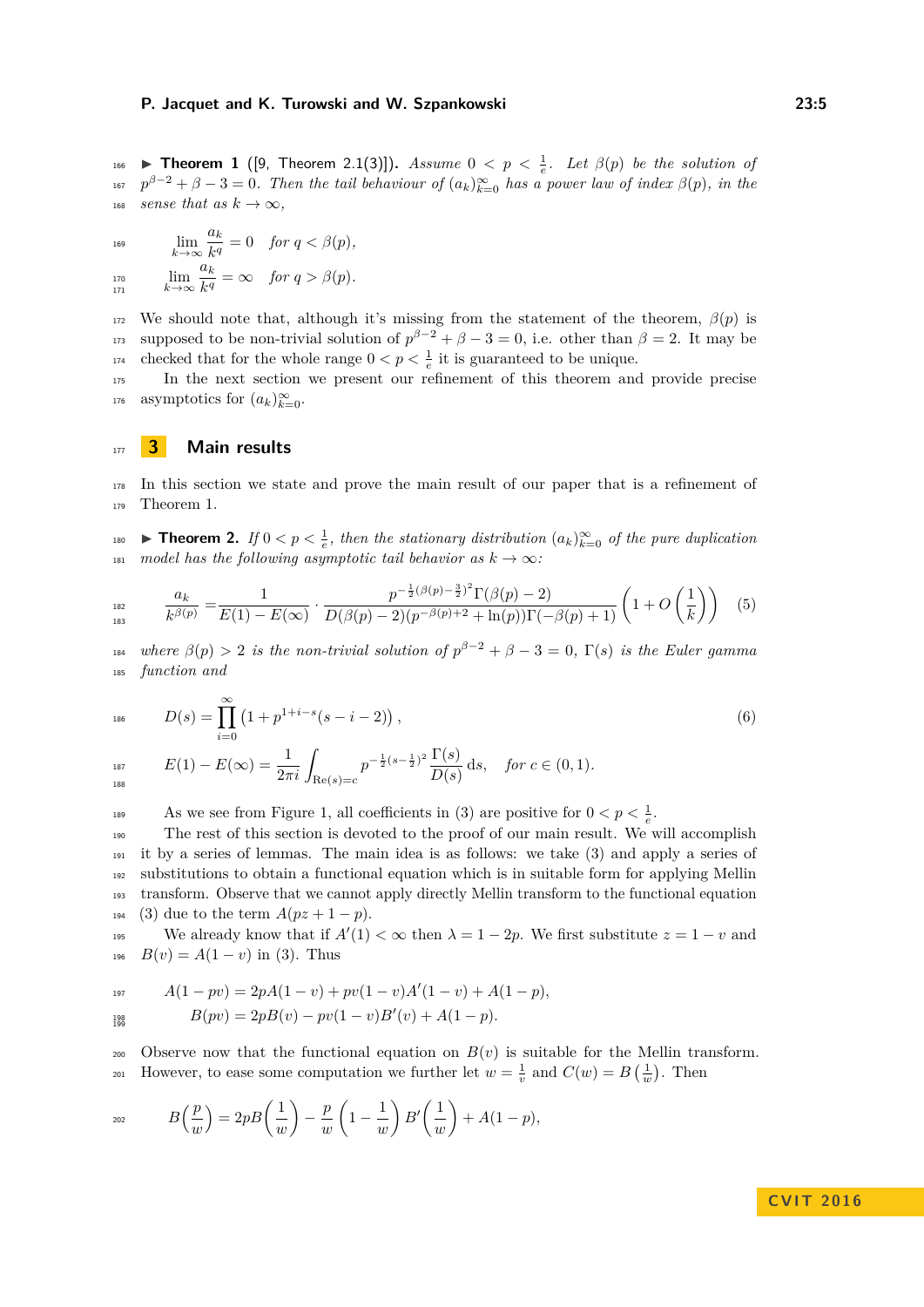<span id="page-5-0"></span>

<span id="page-5-1"></span>**Figure 1** Numerical values of different parts of [\(3\)](#page-3-1) for  $0 < p < \frac{1}{e}$ .

$$
C\left(\frac{w}{p}\right) = 2pC(w) + p(w-1)C'(w) + A(1-p). \tag{7}
$$

<sup>205</sup> Therefore, we are essentially looking at a solution of [\(7\)](#page-5-1) with boundary conditions 206  $C(1) = A(0) = 0$  and  $\lim_{w\to\infty} C(w) = A(1)$  (which is equal to 1, as pointed out in [\[9\]](#page-12-1)).

207 Our objective is to find an asymptotic expansion for  $C(w)$  when  $w \to \infty$ . Notice that it <sup>208</sup> is equivalent of finding the asymptotic expansion of  $A(z)$  when  $z \to 1$  by inferior values. For <sup>209</sup> this purpose we will use the Mellin transform which is a powerful tool for extracting accurate <sup>210</sup> asymptotic expansions [\[12\]](#page-12-12). Unfortunately we cannot directly apply the Mellin transform <sup>211</sup> over function  $C(w)$  since we do not know the behavior of  $C(w)$  for  $w \to 0$ . To circumvent this 212 problem we search for a similar function  $E(w)$  defined by the following functional equation

<span id="page-5-2"></span>
$$
E\left(\frac{w}{p}\right) = 2pE(w) + p(w-1)E'(w) + K\tag{8}
$$

<sup>215</sup> for some constant *K* for which the Mellin transform

$$
E^*(s) = \int_0^\infty w^{s-1} E(w) \, dw
$$

<sup>218</sup> exists in some fundamental strip.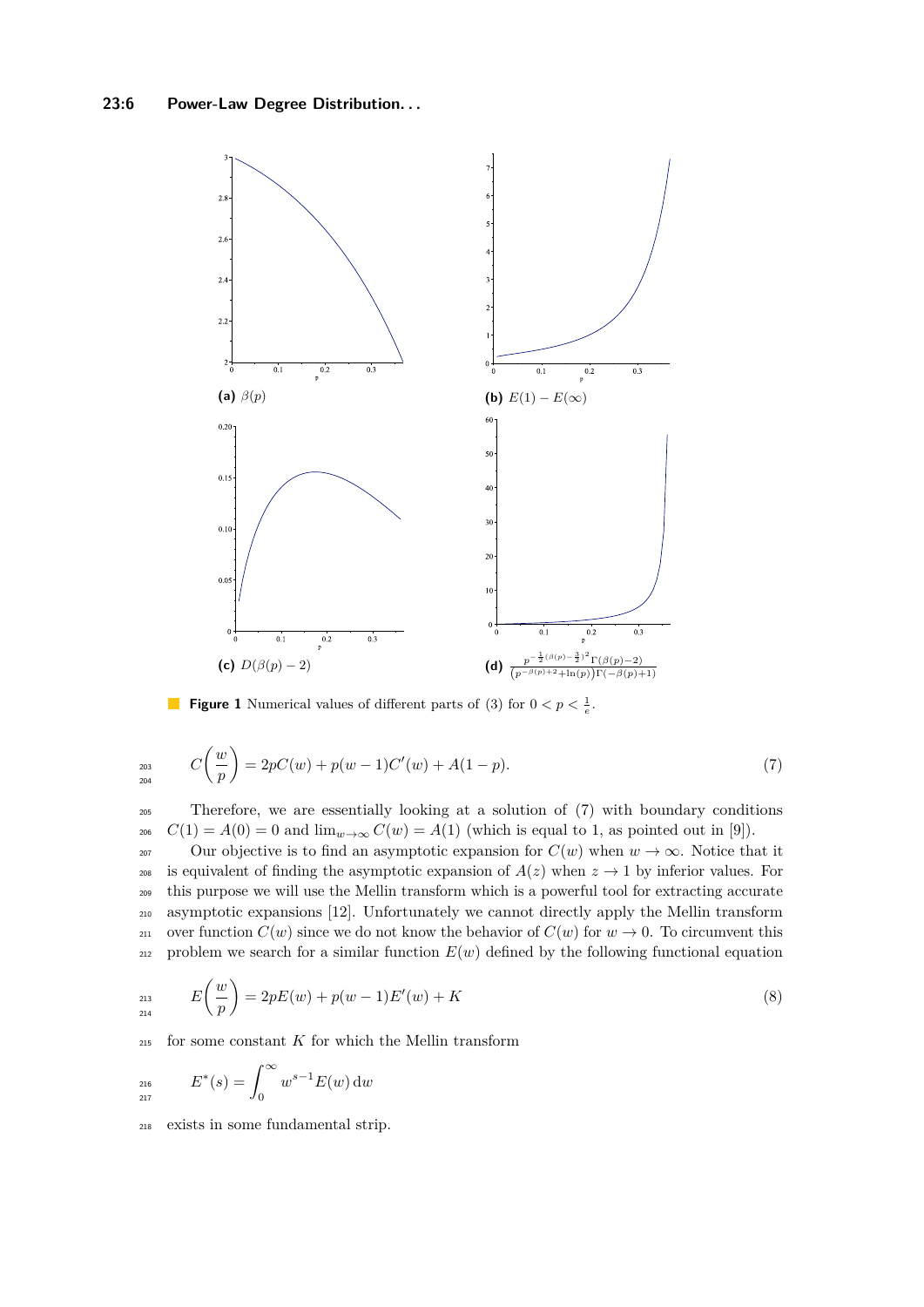219 To connect  $E(w)$  with our function  $C(w)$  we notice that we necessarily have  $C(1) = 0$ 220 which corresponds to the fact that  $A(0) = 0$ . Clearly, if we know that  $E(w)$  is a solution of 221 [\(8\)](#page-5-2) with some finite values of  $E(1)$  and denoting  $E(\infty) = \lim_{w \to \infty} E(w)$ , then we know also  $222$  that

<span id="page-6-2"></span>
$$
C(w) = A(1)\frac{E(w) - E(1)}{E(\infty) - E(1)}
$$
\n(9)

225 is a solution of [\(7\)](#page-5-1) with  $C(1) = 0$  which also satisfies  $\lim_{w \to \infty} C(w) = A(1) = 1$ . <sup>226</sup> Let us now proceed though definition and lemmas. We first define

$$
E^*(s) = p^{-\frac{1}{2}(s-\frac{1}{2})^2} \frac{\Gamma(s)}{D(s)}
$$
(10)

 $f_{228}$  for  $D(s) = \prod_{i=0}^{\infty} (1 + p^{1+i-s}(s-i-2))$  defined already in [\(6\)](#page-4-2).

Now we notice that  $D(s) = 0$  only if  $1 + p^{1+i-s}(s-i-2) = 0$  for some  $i \in \mathbb{N}$ . This equation for  $0 < p < \frac{1}{e}$  has only two solutions:  $s = i + 1$  and  $s = i + 1 + s^*$ , where  $s^*$  is the  $_{231}$  non-trivial (i.e. other than  $s = 0$ ) solution of  $p^s + s - 1 = 0$ .

Therefore,  $E^*(s)$  has only isolated poles of three types:

- $\text{for } s = 0, -1, -2, \ldots, \text{ introduced by } \Gamma(s),$
- $\text{for } s = 1, 2, 3, \ldots, \text{ introduced by } \frac{1}{D(s)},$
- $f_{235}$  **ii** for  $s = s^* + 1, s^* + 2, s^* + 3, \ldots$ , introduced by  $\frac{1}{D(s)}$ .
- 236 Moreover, if we omit isolated poles, then  $D(s)$  converges to a non-zero finite value when

<span id="page-6-0"></span> $\text{Re}(s) < 0$  because  $p^{i-s}$  exponentially decays. We summarize it in the next lemma.

$$
\text{Lemma 3. For } \text{Re}(s) \in (-1, 0) \text{ and } 0 < p < \frac{1}{e} \text{ we have } \frac{1}{|D(s)|} \text{ absolutely convergent.}
$$

<sup>239</sup> Due to its technical intricacies, the proof of Lemma [3](#page-6-0) was moved to the Appendix. In Figure [2](#page-6-1) we present an example plot of  $\frac{1}{|D(s)|}$ .

<span id="page-6-1"></span>

**Figure 2** Numerical values of  $\frac{1}{|D(c+it)|}$  for  $p = 0.2$  and  $c = -0.5$ .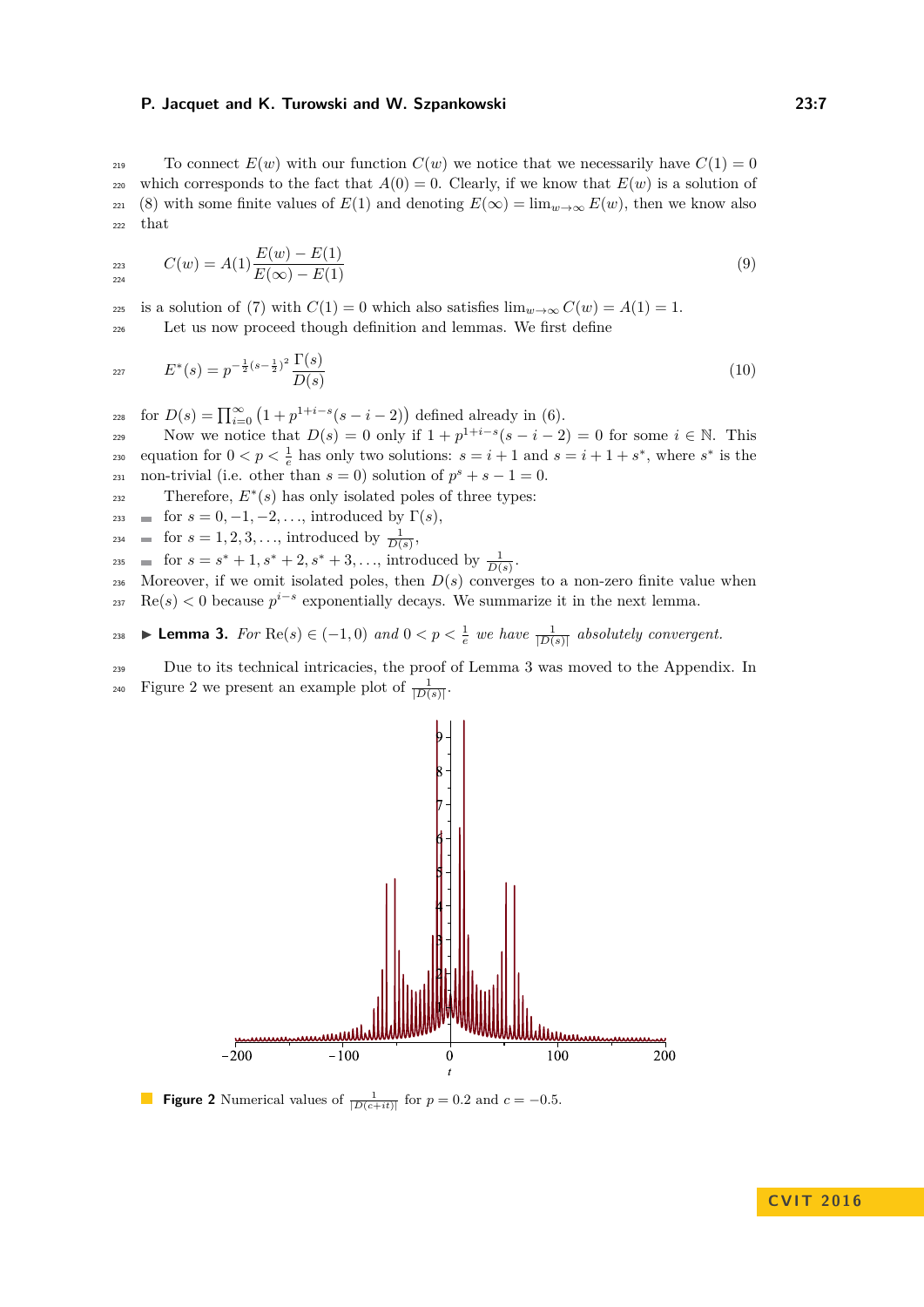#### **23:8 Power-Law Degree Distribution. . .**

 $_{241}$   $\blacktriangleright$  **Lemma 4.** *It holds that* 

$$
E^*(s) = \frac{p(s-1)}{p^s + ps - 2p} E^*(s-1).
$$

<sup>243</sup> **Proof.** We have the identity

$$
P^{\frac{1}{2}(s-\frac{1}{2})^2} F^*(s) = \frac{p^{\frac{1}{2}(s-\frac{3}{2})^2}}{\Gamma(s-1)} E^*(s-1) \frac{1}{1+p^{1-s}(s-2)}
$$

<sup>245</sup> Thus

<sub>2</sub>

$$
E^*(s) = \frac{p^{-\frac{1}{2}(s-\frac{1}{2})^2 + \frac{1}{2}(s-\frac{3}{2})^2}}{1+p^{1-s}(s-2)} \frac{\Gamma(s)}{\Gamma(s-1)} E^*(s-1) = \frac{p^{1-s}}{1+p^{1-s}(s-2)} (s-1) E^*(s-1)
$$

<sup>248</sup> since  $\frac{\Gamma(s)}{\Gamma(s-1)} = s - 1$ . Multiplying by numerator and denominator by  $p^s$  completes the  $_{249}$  proof.

<span id="page-7-0"></span>250 We now state that for any given  $c \in (-1,0)$ 

$$
E(w) = \frac{1}{2\pi i} \int_{\text{Re}(s)=c} E^*(s) w^{-s} ds = \frac{1}{2\pi i} \int_{\text{Re}(s)=c} p^{-\frac{1}{2}(s-\frac{1}{2})^2} \frac{\Gamma(s)}{D(s)} w^{-s} ds. \tag{11}
$$

<sup>252</sup> We notice that the integral converges for any complex value of *w* because from Lemma [3](#page-6-0) <sup>253</sup> it follows that  $\frac{1}{|D(s)|}$  is bounded by a constant and  $\Gamma(s)p^{-\frac{1}{2}(s-\frac{1}{2})^2}$  decays faster than any  $_{254}$  polynomial. Furthermore the value of  $E(w)$  does not depends on the value of quantity *c* <sup>255</sup> thanks to Cauchy theorem.

<span id="page-7-1"></span>256 ► **Lemma 5.** *The function*  $E(w)$  *has function*  $E^*(s)$  *as Mellin transform with its fundamental*  $257$  *strip being*  $\{s : \text{Re}(s) \in (-1,0)\}.$ 

<sup>258</sup> **Proof.** We have

259 
$$
|E(w)| \le \frac{|w|^{-c}}{2\pi} \int_{-\infty}^{+\infty} |E^*(c+it)| \exp(\arg(w)t) dt.
$$

Now, it is easy to spot that  $E(c+it) = O\left(\exp\left(-\frac{t^2}{2}\right)\right)$ 260 Now, it is easy to spot that  $E(c+it) = O\left(\exp\left(-\frac{t^2}{2}\right)\right)$  since  $\ln(p) < -1$ , thus the integral  $\int_{-\infty}^{+\infty} |E^*(c+it)| \exp(\arg(w)t) dt$  absolutely converges and it follows that  $E(w) = O(w^{-c})$ . 262 Since it is true for any values of  $c \in (-1,0)$  when  $w \to 0$  and  $w \to \infty$ , then the Mellin  $\text{transforms of function } E(w) \text{ exists with the fundamental strip } \{s : \text{Re}(s) \in (-1,0)\}.$ 

Furthermore, its Mellin transform is  $E^*(s)$  because [\(11\)](#page-7-0) is exactly the inverse Mellin <sup>265</sup> transform formula.

<span id="page-7-2"></span><sup>266</sup> I **Lemma 6.** *It holds that*

$$
Res_{268} \qquad Res\big[E^*(s-1)p(s-1)w^{-s}, s=0\big]=-K.
$$

<sup>269</sup> **Proof.** The expression

$$
P_{271}^{270} \qquad R(w) = E\left(\frac{w}{p}\right) - 2pE(w) - p(w-1)E'(w)
$$

<sup>272</sup> can be also expressed via an integral as

$$
R(w) = \frac{1}{2\pi i} \int_{\text{Re}(s)=c} E^*(s) \left( p^s w^{-s} - 2pw^{-s} + spw^{-s} - spw^{-s-1} \right) ds
$$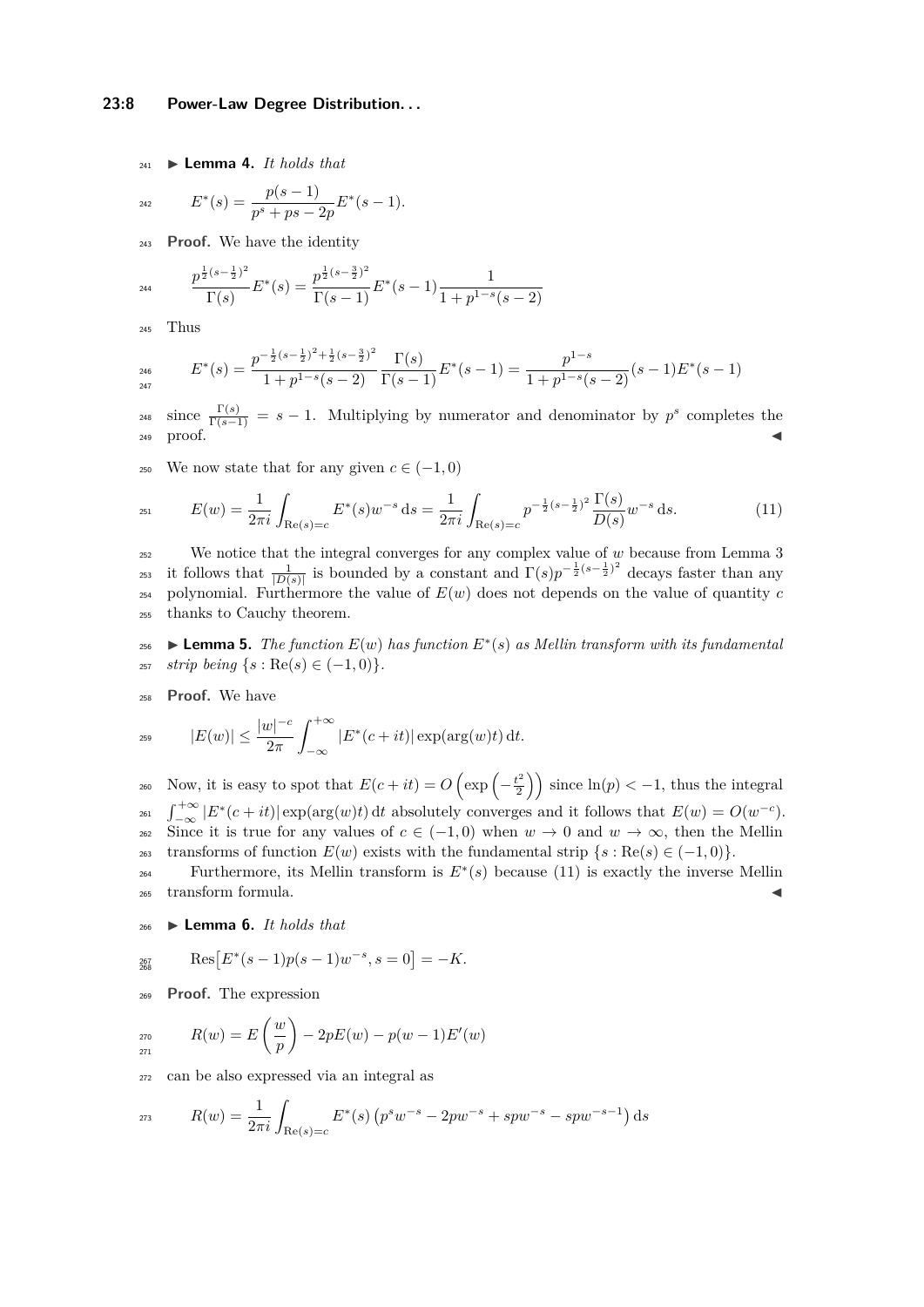<sup>274</sup> which can be rewritten as following

$$
R(w) = \frac{1}{2\pi i} \int_{\text{Re}(s)=c} E^*(s) (p^s - 2p + ps) w^{-s} ds
$$
  

$$
- \frac{1}{2\pi i} \int_{\text{Re}(s)=c+1} E^*(s-1)p(s-1)w^{-s} ds
$$
  

$$
= \frac{1}{2\pi i} \int_{\text{Re}(s)=c} ((p^s + ps - 2p) E^*(s) - p(s-1) E^*(s-1)) w^{-s} ds
$$

$$
- Res[p(s-1)E^*(s-1), s=0]
$$

<sup>280</sup> since

$$
\int_{\text{Re}(s) = c+1} p(s-1) E^*(s-1) w^{-s} ds - \int_{\text{Re}(s) = c} p(s-1) E^*(s-1) w^{-s} ds
$$

<sup>283</sup> define a contour path which encircles a single pole at  $s = 0$  in the counter-clockwise (i.e. <sup>284</sup> positive) direction.

<sup>285</sup> Furthermore from Lemma [5](#page-7-1) we have

$$
e^{i\theta s} \qquad (p^s + ps - 2p)E^*(s) - p(s - 1)E^*(s - 1) = 0,
$$

therefore the integral vanishes and we get  $R(w) = -\text{Res}[p(s-1)E^*(s-1), s=0] = K$ .

<sup>288</sup> I **Lemma 7.** *We have*

$$
K = \frac{p^{-\frac{1}{8}}(1-2p)}{D(0)}, \qquad E(\infty) = -\frac{p^{-\frac{1}{8}}}{D(0)}.
$$

<sup>291</sup> *Furthermore,*

$$
E(\infty) - E(1) = -\frac{1}{2\pi i} \int_{\text{Re}(s) = c} E^*(s) \, ds, \quad \text{for } c \in (0, 1). \tag{12}
$$

<sup>294</sup> **Proof.** From Lemma [6](#page-7-2) we infer that

$$
K = -\operatorname{Res}_{296}[p(s-1)E^*(s-1), s=0] = \frac{p^{-\frac{1}{8}}}{D(-1)}.
$$

297 Moreover, from the definition we know that  $D(0) = (1 - 2p)D(-1)$ , which establishes the <sup>298</sup> first identity.

299 To find an expression for  $E(\infty)$  is a little more delicate. Indeed we have from [\(11\)](#page-7-0) the <sup>300</sup> expression

$$
E(w) = -\operatorname{Res}\left[E^*(s)w^{-s}, s=0\right] + \frac{1}{2\pi i} \int_{\operatorname{Re}(s)=c'} E^*(s)w^{-s} ds
$$

by assuming the contour path is moved right to origin for some  $c' \in (0,1)$ . It turns out that 303 0 is the single pole encountered in the move, as  $D(s) \neq 0$  for all other *s* with Re(*s*)  $\in (0,1)$ . Furthermore, the integral on  $\text{Re}(s) = c'$  is in  $O(w^{-c'})$ , which allows to conclude that  $E(w) = -\operatorname{Res}[E^*(s)w^{-s}, s=0] + O(w^{-c'})$  with  $c' \in (0,1)$ , thus

$$
E(\infty) = \lim_{w \to \infty} E(w) = -\operatorname{Res}\big[E^*(s)w^{-s}, s = 0\big] = -\operatorname{Res}\big[E(s), s = 0\big] = -\frac{p^{-\frac{1}{8}}}{D(0)}.
$$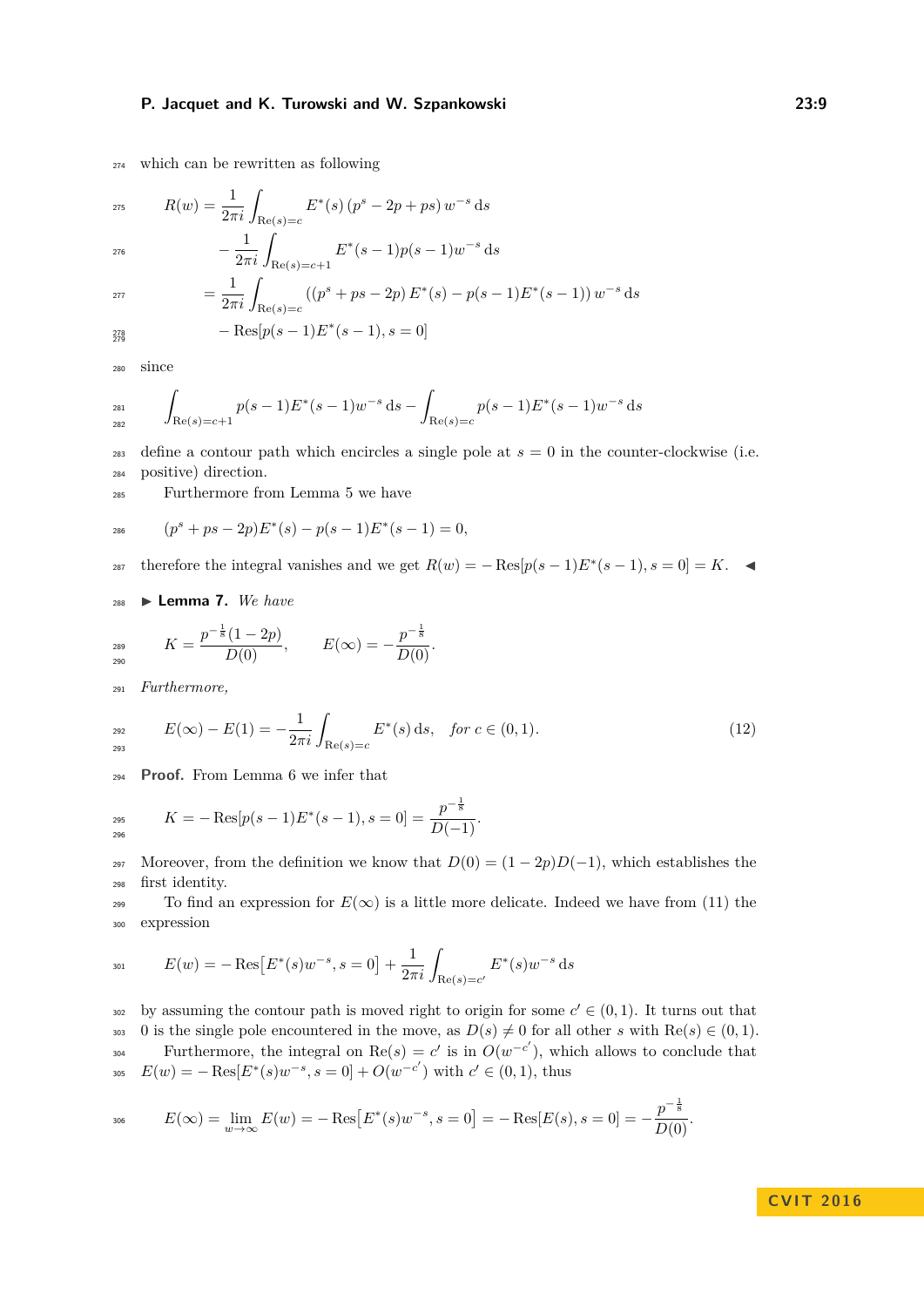### <span id="page-9-0"></span>**23:10 Power-Law Degree Distribution. . .**



**Figure 3** Example integration area for  $E^*(s)$  and  $E(w)$  with  $s^* = 0.7$  and  $M = 2.5$ .

<sup>307</sup> Finally,

$$
E(\infty) - E(1) = -\operatorname{Res}[E(s), s = 0] - \frac{1}{2\pi i} \int_{\operatorname{Re}(s) = c} E^*(s) \, \mathrm{d}s = -\frac{1}{2\pi i} \int_{\operatorname{Re}(s) = c'} E^*(s) \, \mathrm{d}s
$$

for, respectively,  $c \in (-1,0)$  and  $c' \in (0,1)$  since

$$
\lim_{312} \frac{1}{2\pi i} \int_{\text{Re}(s) = c'} E^*(s) \, ds - \frac{1}{2\pi i} \int_{\text{Re}(s) = c} E^*(s) \, ds = \text{Res}[E(s), s = 0].
$$

313 This completes the proof.

We notice that  $D(0) > 0$  since every element in the product is positive for  $0 < p < \frac{1}{e}$ . 315 Therefore  $K > 0$  and  $E(\infty) < 0$ .

<sup>316</sup> Finally we proceed with the proof of our main theorem.

**Proof of Theorem [2.](#page-4-0)** We repeat the observation that  $E^*(s)$  has poles for  $s \in \{1, 2, ...\}$  ${s^* + 1, s^* + 2, \ldots} \cup {0, -1, -2, \ldots}$ , for  $s^*$  – the non-zero solution of  $p^s + s - 1 = 0$ . Note  $_{319}$  that if  $0 < p < \frac{1}{e}$ , then  $s^* > 0$ .

320 Therefore, if we choose any  $c \in (-1,0)$  and draw a rectangle as presented in Figure [3,](#page-9-0) we <sup>321</sup> are in position to write

$$
C(w) = \frac{1}{E(\infty) - E(1)} \frac{1}{2\pi i} \int_{\text{Re}(s) = c} E^*(s) w^{-s} \, \text{d}s - \frac{E(1)}{E(\infty) - E(1)}
$$

$$
= -\frac{1}{E(\infty) - E(1)} \left( E(1) + \text{Res}[E^*(s), s=0] + \text{Res}[E^*(s)w^{-s}, s=1] \right)
$$

$$
-\frac{1}{E(\infty) - E(1)} \left( \text{Res}\left[E^*(s)w^{-s}, s=2\right] + \text{Res}\left[E^*(s)w^{-s}, s=s^*+1\right] \right)
$$

326

$$
+\frac{1}{E(\infty) - E(1)} \frac{1}{2\pi i} \int_{\text{Re}(s) = M} E^*(s) w^{-s} ds.
$$
\n(13)

for any number  $M \in (2, 2 + s^*)$ .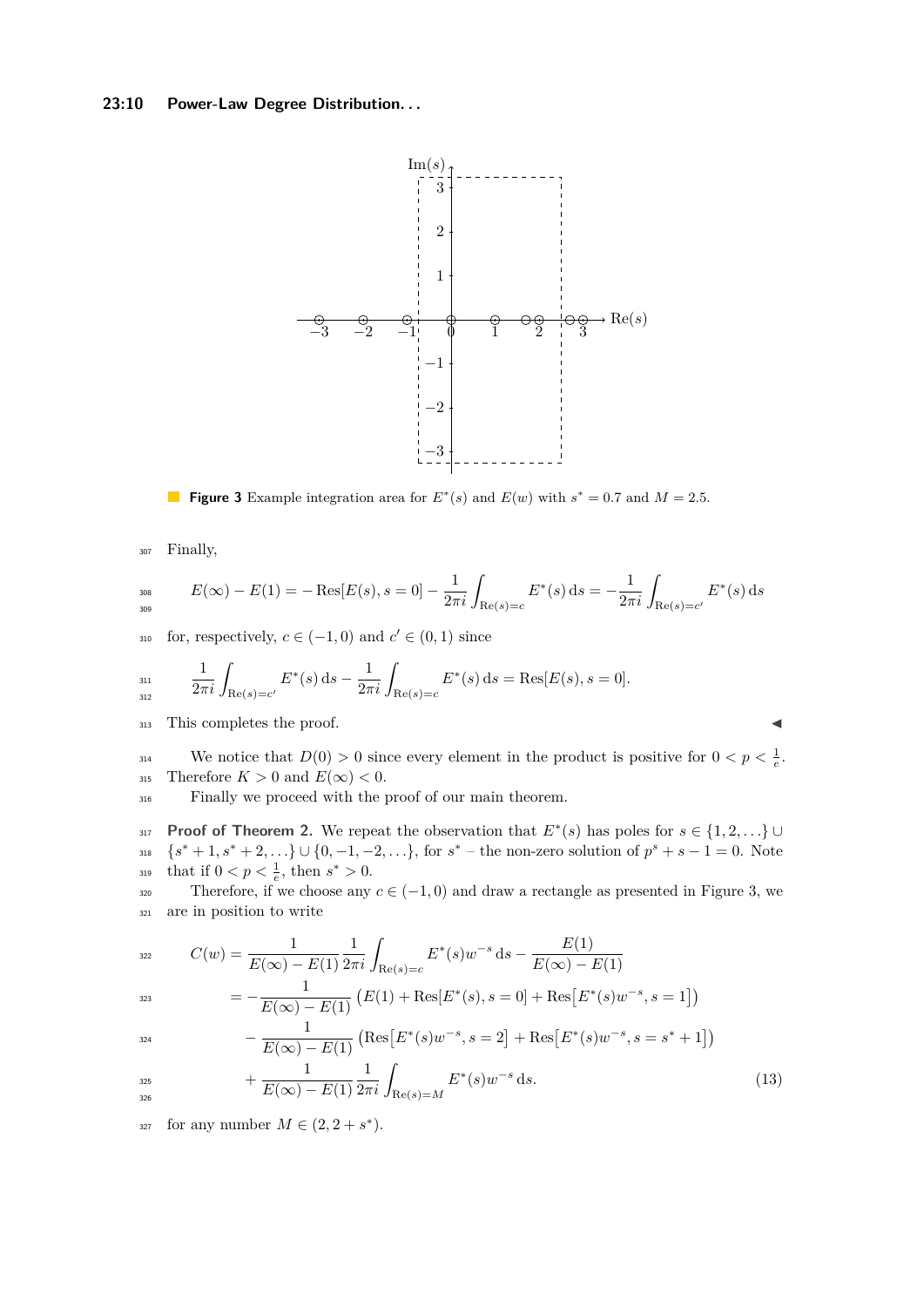<sup>328</sup> The quantity

$$
rac{1}{2\pi i} \int_{\text{Re}(s) = M} E^*(s) w^{-s} \, \mathrm{d}s = O(w^{-M})
$$

 $s_{331}$  since  $w^{-s} = w^{-M}w^{-\text{Im}(s)}$  and the integral in  $E^*(s)w^{-\text{Im}(s)}$  absolutely converge. Again this 332 holds by a similar argument that was used in Lemma [3:](#page-6-0)  $p^{-\frac{1}{2}(s-\frac{1}{2})^2}$  decays exponentially faster than  $\frac{\Gamma(s)}{D(s)}w^{\text{Im}(s)}$  for complex *s*.

<sup>334</sup> By virtue of the residue theorem we have

$$
C(w) = -\frac{1}{E(\infty) - E(1)} \left( E(1) + \text{Res}[E^*(s), s = 0] + \text{Res}[E^*(s), s = 1]w^{-1} \right)
$$

$$
-\frac{1}{E(\infty) - E(1)} \left( \text{Res}[E^*(s), s = 2]w^{-2} + \text{Res}[E^*(s), s = s^* + 1]w^{-1-s^*} \right)
$$

 $+ O(w^{-M}).$  (14) 338

356

This formula gives us an asymptotic expansion of  $C(w)$  up to order  $w^{-M}$  where  $M \in (2, 2+s^*)$ . <sup>340</sup> In fact, if we want more precise computations, we may write an expansion to any desired value *M*, just by including all the residues of the poles in  $k$  ( $k \in \mathbb{N}$ ) and  $k + s^*$  ( $k \in \mathbb{N}_+$ ) which are smaller than *M* as we know that for  $0 < p < \frac{1}{e}$  all poles are single.

<sup>343</sup> Next, we can compute the various residues, e.g.

$$
\text{Res}\big[E^*(s)w^{-s}, s=0\big] = \left[p^{-\frac{1}{2}(s-\frac{1}{2})^2}\frac{w^{-s}}{D(s)}, s=0\right] = \frac{p^{-\frac{1}{8}}}{D(0)} = -E(\infty),
$$

$$
\text{Res}\big[E^*(s)w^{-s}, s=1\big] = \left[\frac{p^{-\frac{1}{2}(s-\frac{1}{2})^2}\Gamma(s)}{p^{1-s}-(s-2)p^{1-s}\ln(p)}\frac{w^{-s}}{D(s-1)}, s=1\right]
$$

$$
= \frac{p^{-\frac{1}{8}}}{1 + \ln(p)} \frac{w^{-1}}{D(0)},
$$

$$
\text{Res}\left[E^*(s)w^{-s}, s=s^*+1\right] = \left[\frac{p^{-\frac{1}{2}(s-\frac{1}{2})^2}\Gamma(s)}{p^{1-s}-(s-2)p^{1-s}\ln(p)}\frac{w^{-s}}{D(s-1)}, s=s^*+1\right]
$$
\n
$$
p^{-\frac{1}{2}(s^*+\frac{1}{2})^2}\Gamma(s^*) \qquad w^{-s^*-1}
$$

$$
= \frac{p^{-\frac{1}{2}(s^*+\frac{1}{2})^2}\Gamma(s^*)}{p^{-s^*}-(s^*-1)p^{-s^*}\ln(p)}
$$

$$
= \frac{p^{-\frac{1}{2}(s^*+\frac{1}{2})^2}\Gamma(s^*)}{p^{-s^*}+\ln(p)}\frac{w^{-s^*-1}}{D(s^*)}.
$$

Observe that in the formulas above both 1 and  $s^*+1$  are not the zeros of  $p^{1-s}-(s-2)p^{1-s}\ln(p)$ , <sup>352</sup> so all the presented expressions have finite value.

<span id="page-10-0"></span>*D*(*s* ∗)

<sup>353</sup> Now we are in position to use the classic Flajolet-Odlyzko transfer theorem [\[6\]](#page-12-13) to [\(9\)](#page-6-2) and  $354 \quad (14)$  $354 \quad (14)$  and obtain

$$
A(z) = 1 - \frac{1}{E(\infty) - E(1)} \frac{p^{-\frac{1}{8}}}{1 + \ln(p)} \frac{1 - z}{D(0)}
$$
  

$$
1 - \frac{1}{2} \left(s^* + \frac{1}{2}\right) \Gamma(s^*) \left(1 - z\right)
$$

$$
-\frac{1}{E(\infty) - E(1)} \frac{p^{-\frac{1}{2}(s^* + \frac{1}{2})} \Gamma(s^*)}{p^{-s^*} + \ln(p)} \frac{(1-z)^{1+s^*}}{D(s^*)}
$$

<sup>357</sup> 
$$
-\frac{1}{E(\infty) - E(1)} \text{Res}[E^*(s), s = 2](1 - z)^2
$$

$$
-\frac{1}{E(\infty)-E(1)}\operatorname{Res}[E^*(s),s=s^*+2](1-z)^{s^*+2}+o((1-z)^{2+s^*}).
$$

### **C V I T 2 0 1 6**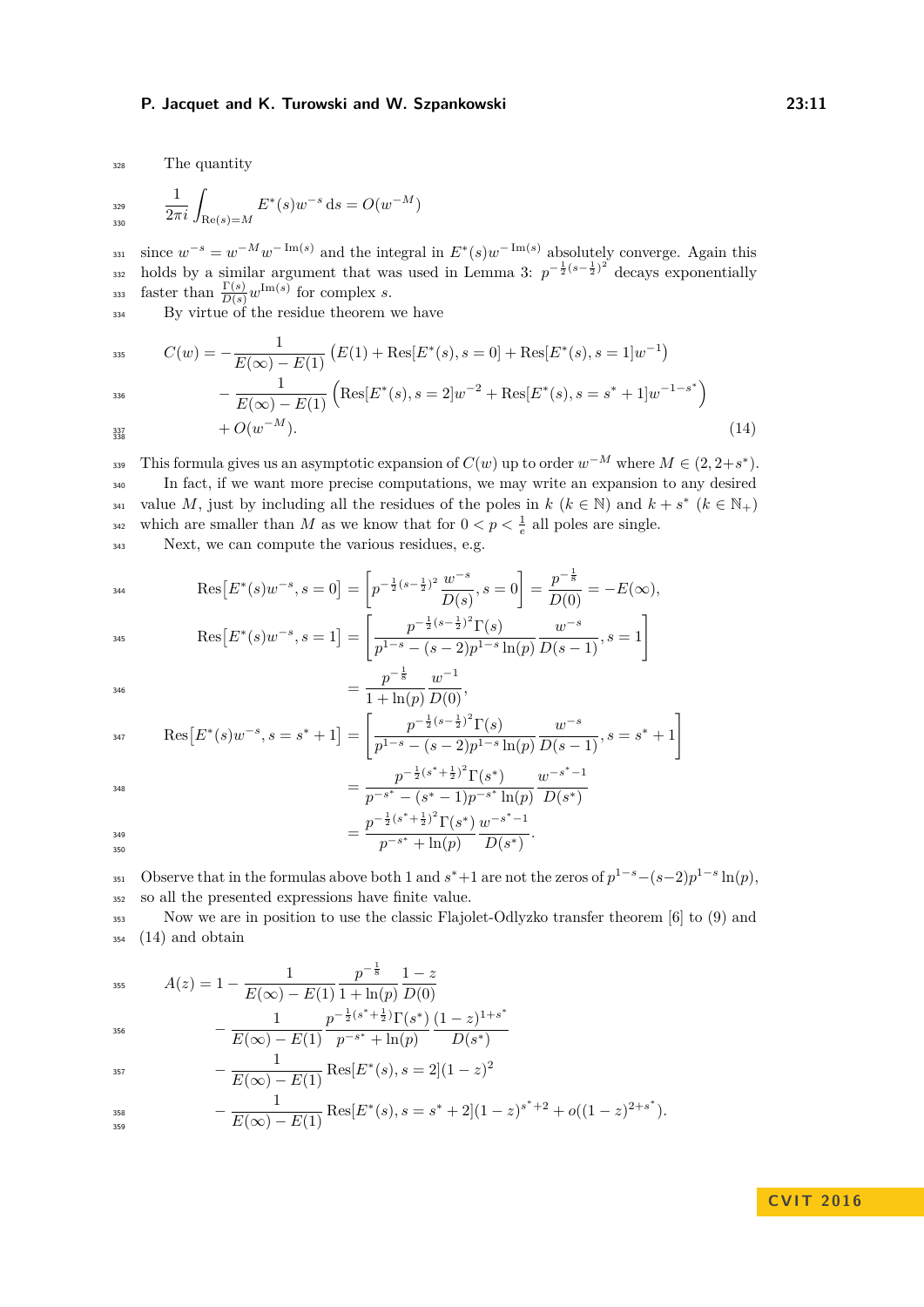#### **23:12 Power-Law Degree Distribution. . .**

Finally, we use the fact that  $(1 - z)^{\alpha}$  for  $\alpha \in \mathbb{N}$  is a polynomial and does not contribute <sup>361</sup> to the asymptotics. And for  $\alpha \in \mathbb{R}_+ \setminus \mathbb{N}$  [\[6\]](#page-12-13) we have

$$
z^{k}(1-z)^{\alpha} = \frac{k^{-\alpha-1}}{\Gamma(-\alpha)} \left( 1 + O\left(\frac{1}{k}\right) \right),
$$
  

$$
z^{k}(0)(1-z)^{\alpha} = o(k^{-\alpha-1}).
$$

363<br>364

<sup>365</sup> This lead us to the final result, which holds for large *k*:

$$
a_k = [z^k]A(z)
$$
  

$$
= -\frac{1}{E(\infty) - E(1)} \frac{p^{-\frac{1}{2}(s^* + \frac{1}{2})^2} \Gamma(s^*)}{(p^{-s^*} + \ln(p))\Gamma(-s^* - 1)} \frac{1}{D(s^*)} k^{-s^* - 2} \left(1 + O\left(\frac{1}{k}\right)\right).
$$

Note that since  $s^*$  is the non-trivial real solution of  $p^s + s - 1 = 0$ , we may equivalently write the exponent as  $\beta(p) = s^* + 2$  – the the non-trivial (i.e. other than  $\beta(p) = 2$ ) real  $s_{371}$  solution of the equation  $p^{\beta-2} + \beta - 3 = 0$ .

<sup>372</sup> Putting all the results together we obtain [\(5\)](#page-4-3) of Theorem [2.](#page-4-0) Now it is sufficient to confirm that if  $0 < p < \frac{1}{e}$ , then the tail exponent  $\beta(p) > 2$ , which means that  $A'(1)$  is indeed finite. 374 This proves Theorem [2.](#page-4-0)

### <span id="page-11-0"></span><sup>375</sup> **4 Discussion**

We observe that an eventual extension of our analysis for  $\lambda = 1 - 2p$  up to  $p < \frac{1}{2}$  would  $377$  be almost identical, since the residues remain the same. The only difference would be that  $s^* \in (-1,0)$ , therefore the fundamental strip would need to be taken more cautiously, with  $c \in (-1, s^*)$ . Therefore, our analysis might explain the non-rigorous claim in [\[8\]](#page-12-6) that for <sup>380</sup>  $\frac{1}{e}$  <  $p$  <  $\frac{1}{2}$  the index of the power law is equal to 2.

However, for  $\frac{1}{e} < p < \frac{1}{2}$  a formal application of residue theorem would result in  $a_k \sim k^{-\beta}$ 381 with  $\beta < 2$  leading to  $\sum_{k=0}^{\infty} k^q a_k = \infty$  for  $q \ge 1$ , which would violate the condition that  $A'(1)$  is finite. We also note the fact that Jordan [\[9,](#page-12-1) Proposition 3.7] has shown that the dual Markov chain with respect to the eigenvalue  $\lambda = 1 - 2p$  is transient for all  $p > \frac{1}{e}$ .

However, when  $A'(1)$  is infinite we indicate there might be a possible way to extend our <sup>386</sup> analysis. In particular, we present the following lemma.

**Example 18.** For the pure duplication model with  $0 < p < \frac{1}{2}$  it holds that

$$
288 \lambda = 1 - p(1 - \alpha) - p^{1 - \alpha}
$$

*where*  $\alpha$  *is such that*  $\lim_{z\to 1} (1-z)^{\alpha} A'(1)$  *is finite and non-zero.* 

**Proof.** Assume that for  $A'(1) = \sum_{k=1}^{\infty} ka_k$  (the expected degree of the quasi-stationary distribution) it holds that  $\lim_{z\to 1}(1-z)^{\alpha}A'(z)$  is finite and non-zero for some  $0 \leq \alpha < 1$ . <sup>393</sup> Then from the [\(3\)](#page-3-1) we have

$$
\lim_{z \to 1} (1-z)^{\alpha} A'(z) = \lim_{z \to 1} \frac{A(pz+1-p) - (1-\lambda)A(z) - A(1-p)}{pz(1-z)^{1-\alpha}}
$$

$$
= \lim_{z \to 1} \frac{p^{1-\alpha}(1 - (pz+1-p))^{\alpha} A'(pz+1-p) - (1-\lambda)(1-z)^{\alpha} A'(z)}{p(1-z) + pz(\alpha - 1)}
$$

$$
= \lim_{z \to 1} \frac{p(1-z) + pz(\alpha - 1)}{p(1-z) + pz(\alpha - 1)}
$$

397 which completes the proof.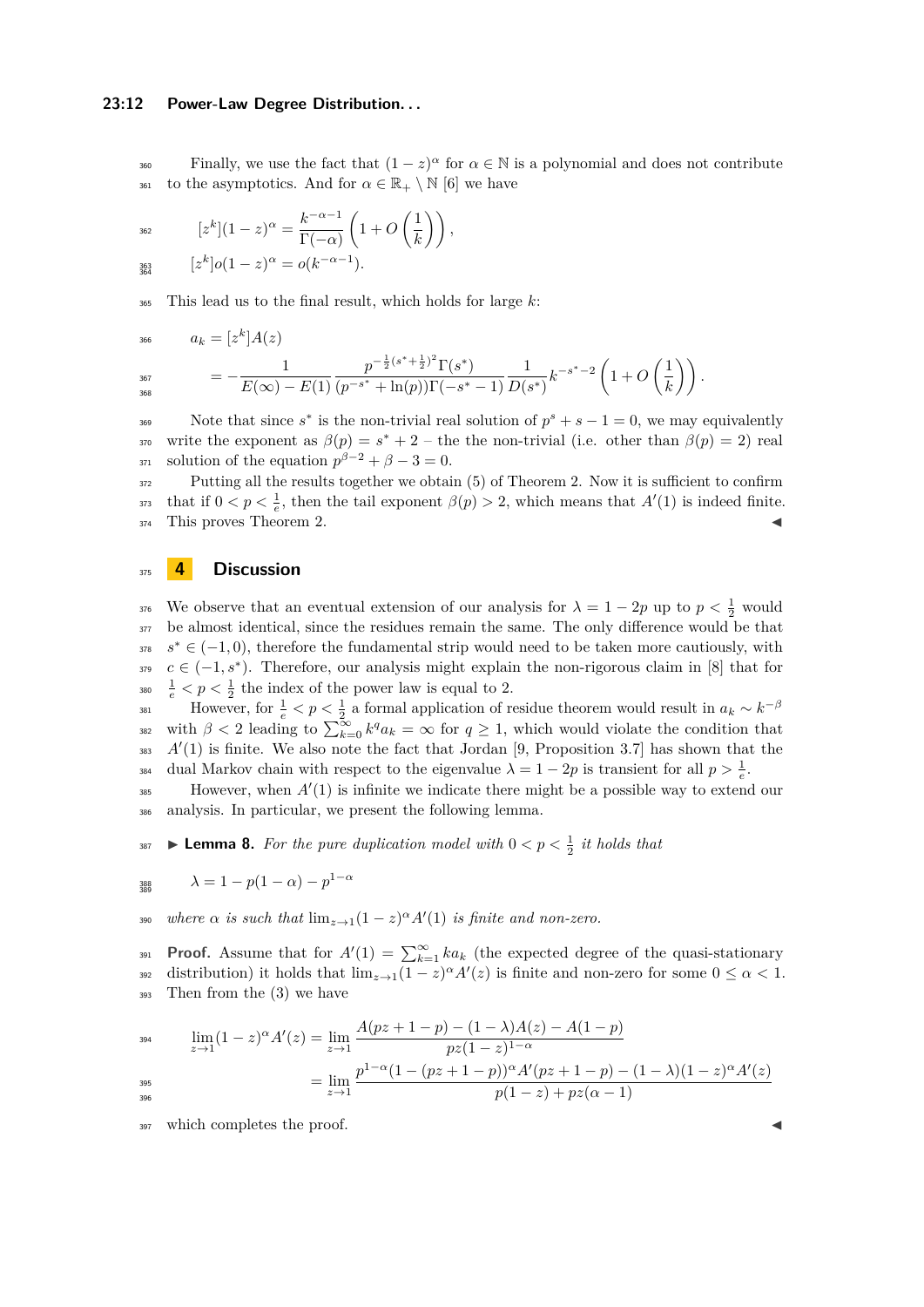**References**

<span id="page-12-13"></span><span id="page-12-12"></span><span id="page-12-11"></span><span id="page-12-10"></span><span id="page-12-9"></span><span id="page-12-8"></span><span id="page-12-7"></span><span id="page-12-6"></span><span id="page-12-5"></span><span id="page-12-4"></span><span id="page-12-3"></span><span id="page-12-2"></span><span id="page-12-1"></span><span id="page-12-0"></span>

| 399 | 1              | Gürkan Bebek, Petra Berenbrink, Colin Cooper, Tom Friedetzky, Joseph Nadeau, and Süley-       |
|-----|----------------|-----------------------------------------------------------------------------------------------|
| 400 |                | man Cenk Sahinalp. The degree distribution of the generalized duplication model. Theoretical  |
| 401 |                | Computer Science, 369(1-3):239-249, 2006.                                                     |
| 402 | $\overline{2}$ | Gürkan Bebek, Petra Berenbrink, Colin Cooper, Tom Friedetzky, Joseph Nadeau, and Süley-       |
| 403 |                | man Cenk Sahinalp. The degree distribution of the generalized duplication model. Theoretical  |
| 404 |                | Computer Science, 369(1-3):239-249, 2006.                                                     |
| 405 | 3              | Ashish Bhan, David Galas, and T. Gregory Dewey. A duplication growth model of gene            |
| 406 |                | expression networks. <i>Bioinformatics</i> , $18(11):1486-1493$ , 2002.                       |
| 407 | 4              | Fan Chung, Linyuan Lu, T. Gregory Dewey, and David Galas. Duplication models for biological   |
| 408 |                | networks. Journal of Computational Biology, 10(5):677-687, 2003.                              |
| 409 | 5              | Reinhard Diestel. Graph Theory. Springer, 2005.                                               |
| 410 | 6              | Philippe Flajolet and Andrew Odlyzko. Singularity analysis of generating functions. SIAM      |
| 411 |                | Journal on Discrete Mathematics, 3(2):216-240, 1990.                                          |
| 412 | $\overline{7}$ | Felix Hermann and Peter Pfaffelhuber. Large-scale behavior of the partial duplication random  |
| 413 |                | graph. ALEA: Latin American Journal of Probability and Mathematical Statistics, 13:687-710,   |
| 414 |                | 2016.                                                                                         |
| 415 | 8              | I. Ispolatov, P. L. Krapivsky, and A. Yuryev. Duplication-divergence model of protein         |
| 416 |                | interaction network. Phys. Rev. E, 71:061911, 2005. doi:10.1103/PhysRevE.71.061911.           |
| 417 | 9              | Jonathan Jordan. The connected component of the partial duplication graph. ALEA: Latin        |
| 418 |                | American Journal of Probability and Mathematical Statistics, 15:1431-1445, 2018.              |
| 419 | 10             | Mark Newman. Networks: An Introduction. Oxford University Press, 2010.                        |
| 420 | 11             | PK Pollett. Reversibility, invariance and $\mu$ -invariance. Advances in applied probability, |
| 421 |                | $20(3):600-621, 1988.$                                                                        |
| 422 | 12             | Wojciech Szpankowski. Average Case Analysis of Algorithms on Sequences. John Wiley &          |
| 423 |                | Sons, New York, 2001.                                                                         |
| 424 | 13             | Krzysztof Turowski, Abram Magner, and Wojciech Szpankowski. Compression of Dynamic            |
| 425 |                | Graphs Generated by a Duplication Model. In 56th Annual Allerton Conference on Commu-         |
| 426 |                | nication, Control, and Computing, pages 1089-1096, 2018.                                      |
| 427 | 14             | Krzysztof Turowski and Wojciech Szpankowski. Towards degree distribution of duplication       |
| 428 |                | graph models, 2019.                                                                           |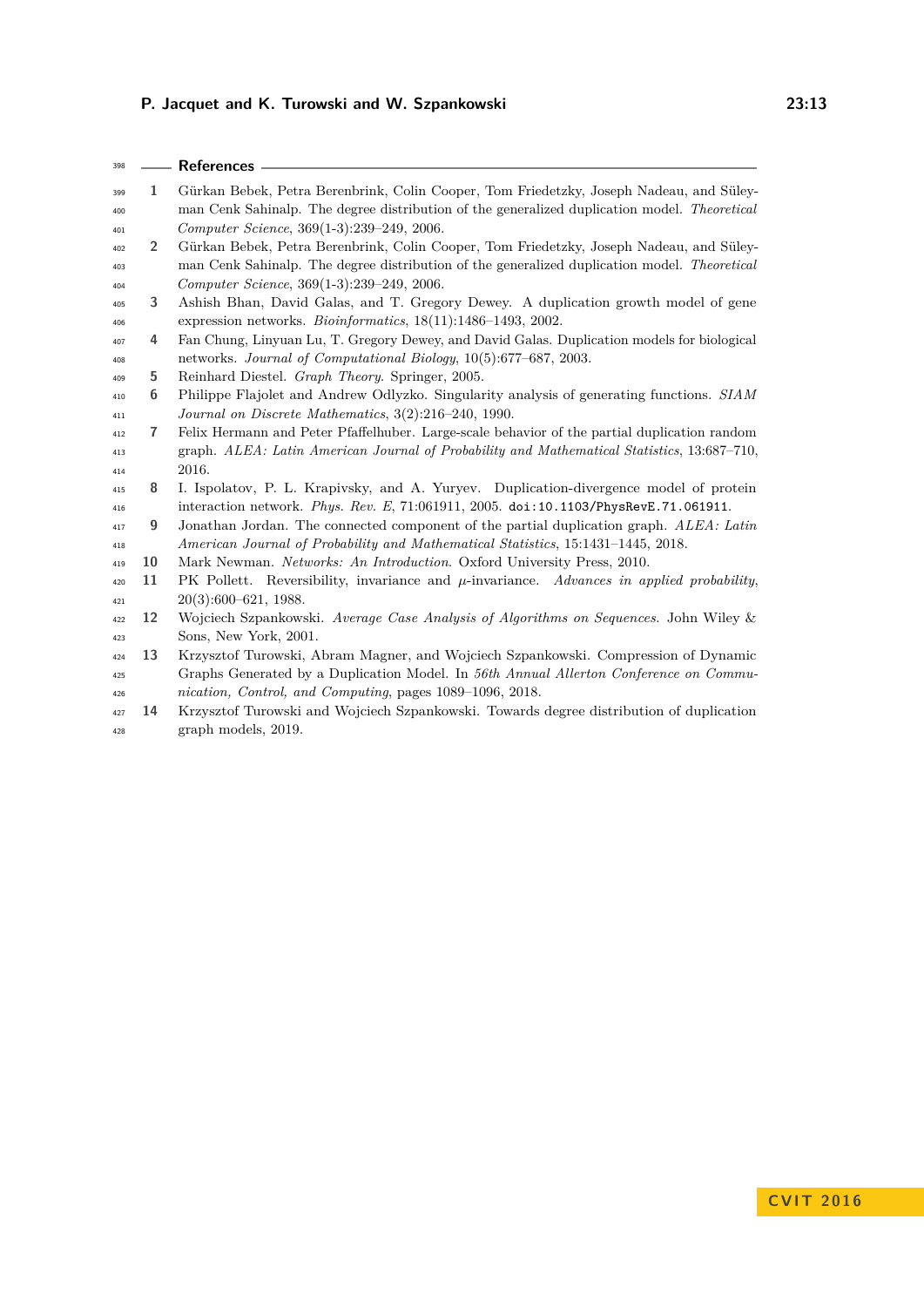# <sup>429</sup> **A Proof of Lemma [3](#page-6-0)**

We now proceed to the proof of Lemma [3.](#page-6-0) First, we introduce  $f(s) = p^s + ps - 2p$ , so that

$$
D(s) = \prod_{i=0}^{\infty} f(s-i) p^{-(s-i)}.
$$

433 Observe that  $f(s)$  has only two roots, given by Lambert function  $W$ , which is the inverse <sup>434</sup> of function  $xe^x$ :  $W^{-1}(x) = xe^x$ . There are only two roots for real numbers which corresponds 435 to two branches  $W_0$  and  $W_{-1}$  of the function  $W$ . Therefore, if we pick any  $c < 0$ , then it is  $\frac{436}{100}$  smaller than the roots of  $f(s)$  and the distance between *c* and any root is at least 1.

<span id="page-13-0"></span>**a**<sub>37</sub> **► Lemma 9.** *For all*  $\varepsilon > 0$  *and*  $c < 0$  *we have*  $\min_{\text{Re}(s) = c} |f(s)| \ge \Theta(p^{(1-\varepsilon)(c-1)}) > 0$ *.* 

**Proof.** We have  $f'(s) = p^s \ln(p) + p$  and  $f''(s) = p^s \ln^2(p)$ .

Let us consider a complex disk of radius  $R = p^{-\varepsilon(c-1)}$   $(R < 1)$  centered on *s*. For  $\theta \in (0, 2\pi)$  by virtue of Taylor-Young theorem we have:

$$
f(s+Re^{i\theta}) = f(s) + f'(s)e^{i\theta}R + \int_0^R f''(s+\rho e^{i\theta})e^{2i\theta}\rho d\rho.
$$

<sup>443</sup> We observe that

$$
444 \qquad \left| \int_0^R f''(s + \rho e^{i\theta}) e^{2i\theta} \rho \, d\rho \right| = \left| p^s \ln^2(p) e^{2i\theta} \int_0^R p^{\rho \exp(i\theta)} \rho \, d\rho \right|
$$

$$
= \left| p^s \left( e^{R \exp(i\theta) \ln(p)} \left[ R \exp(i\theta) \ln(p) - 1 \right] + 1 \right) \right|
$$

$$
= O\left( \left| p^s R^2 e^{2i\theta} \right| \right) = O\left( p^c R^2 \right),
$$

447

where the last line follows from the fact that asymptotically  $e^x(x-1) + 1 = O(x^2)$  for  $x \to 0$ . When  $\theta$  varies the quantity  $f'(s)e^{i\theta}R$  describes a circle of radius  $|f'(s)|R = -p^c \ln(p)R$ aso around  $f(s)$ . The error term bound implies that each point of  $f(s + Re^{i\theta})$  is at distance  $O(p^c R^2)$  of this circle. Thus the image by *f* of the disk with center *s* and radius *R* contains  $452$  the disk of center  $f(s)$  and radius

$$
R|f'(s)| - O(R^2p^c) = -p^{-\varepsilon(c-1)}p^c \ln(p) - O\left(p^{-2\varepsilon(c-1)}p^c\right)
$$
  
=  $p^{(1-\varepsilon)(c-1)}\left(-p\ln(p) - O(p^{-\varepsilon(c-1)})\right) = \Theta(p^{(1-\varepsilon)(c-1)}).$ 

<sup>456</sup> We know that 0 cannot be in this disk, otherwise the function  $f(s)$  would have other roots than the expected ones, thus we necessarily have  $|f(s)| \geq \Theta(p^{(1-\varepsilon)(c-1)})$ .

458 Let now 
$$
g(s) = p^{-s} f(s)
$$
 so that  
459 
$$
D(s) = \prod_{s=0}^{\infty} g(s - i).
$$

*i*=0

$$
D(s) = \prod_{i=0}^{\infty} g(s-i).
$$

<span id="page-13-1"></span> $\blacktriangleright$  **Lemma 10.** For *t* real and  $c < 0$ , we have the following inequality

$$
|g(c+it)| \ge |1 - p^{1-c}(2-c) - p^{1-c}|t||.
$$

<sup>461</sup> **Proof.** We have

$$
|g(c+it)| = |p^{-c}f(c+it)| = |p^{it} + p^{1-c}(c-2) + p^{1-c}it|
$$
  
\n
$$
\geq ||p^{it}| - |p^{1-c}(c-2)| - |p^{1-c}it||.
$$

<sup>465</sup> But now we observe that  $|p^{it}| = 1$ , which completes the proof.